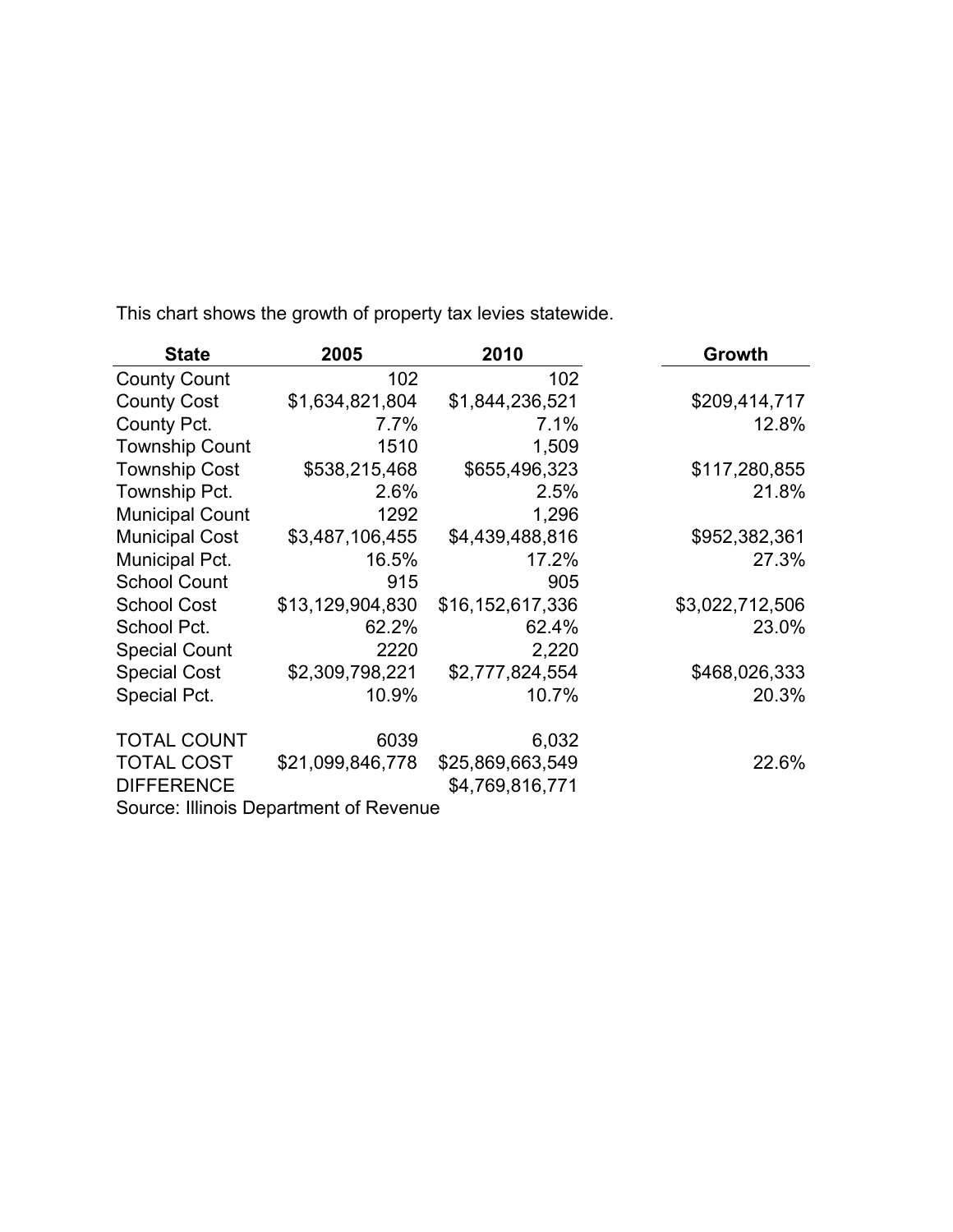| Cook                   | 2005                                   | 2010             | Growth          |
|------------------------|----------------------------------------|------------------|-----------------|
| <b>County Count</b>    | 1                                      | 1                |                 |
| <b>County Cost</b>     | \$721,240,640                          | \$720,811,514    | $-$ \$429,126   |
| County Pct.            | 7.3%                                   | 6.2%             | $-0.1%$         |
| <b>Township Count</b>  | 30                                     | 30               |                 |
| <b>Township Cost</b>   | \$121,280,220                          | \$145,185,765    | \$23,905,545    |
| Township Pct.          | 1.2%                                   | 1.2%             | 19.7%           |
| <b>Municipal Count</b> | 118                                    | 118              |                 |
| <b>Municipal Cost</b>  | \$2,210,741,935                        | \$2,789,918,359  | \$579,176,424   |
| Municipal Pct.         | 22.3%                                  | 23.8%            | 26.2%           |
| <b>School Count</b>    | 152                                    | 152              |                 |
| <b>School Cost</b>     | \$5,705,018,774                        | \$6,745,444,998  | \$1,040,426,224 |
| School Pct.            | 57.5%                                  | 57.7%            | 18.2%           |
| <b>Special Count</b>   | 200                                    | 196              |                 |
| <b>Special Cost</b>    | \$1,161,217,380                        | \$1,296,974,872  | \$135,757,492   |
| Special Pct.           | 11.7%                                  | 11.1%            | 11.7%           |
| <b>TOTAL COUNT</b>     | 501                                    | 497              |                 |
| <b>TOTAL COST</b>      | \$9,919,498,949                        | \$11,698,335,508 | 17.9%           |
| <b>DIFFERENCE</b>      |                                        | \$1,778,836,559  |                 |
|                        | Source: Illinois Department of Revenue |                  |                 |

This chart shows the growth of property tax levies in Cook County.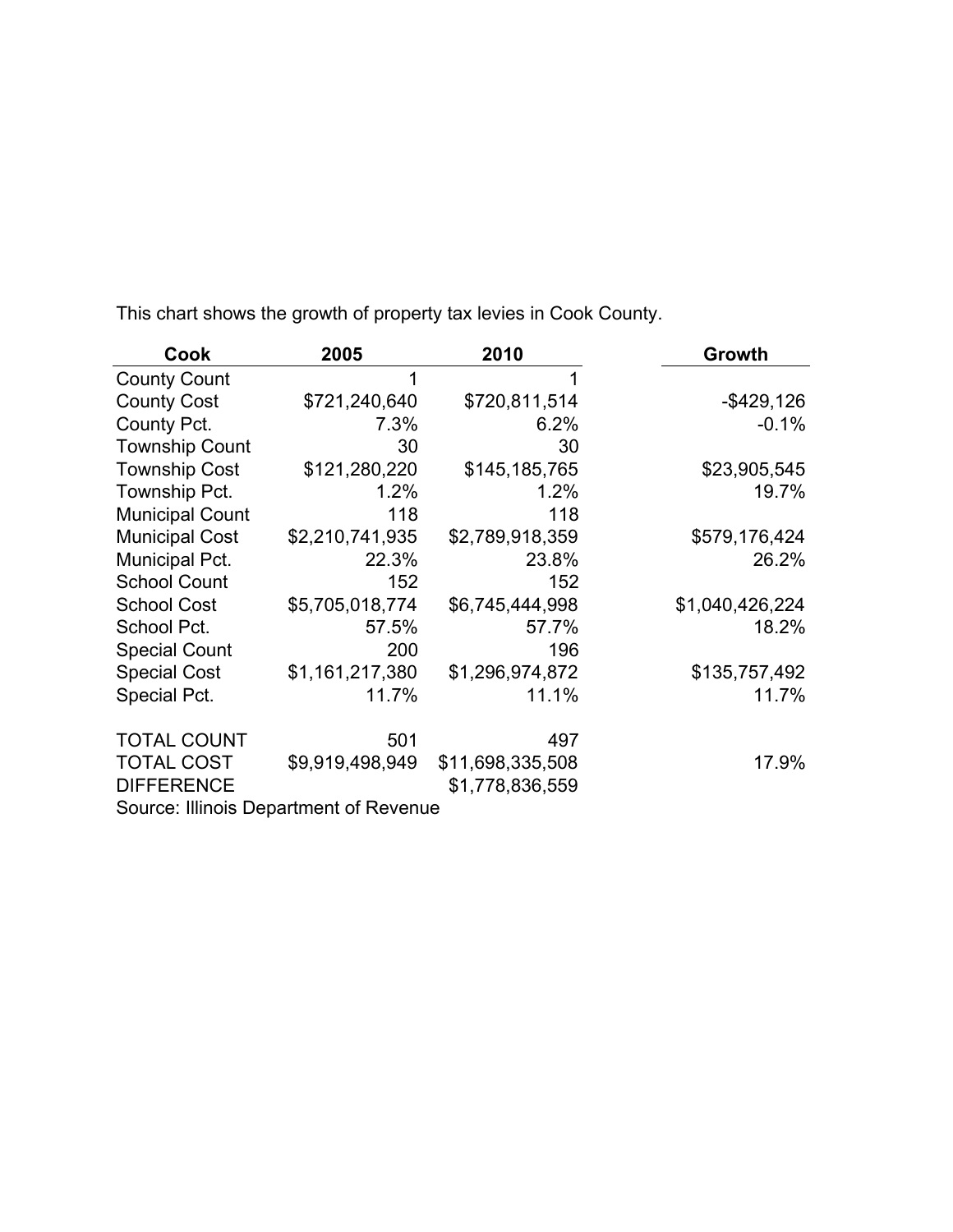| <b>DuPage</b>                          | 2005            | 2010            | Growth        |
|----------------------------------------|-----------------|-----------------|---------------|
| <b>County Count</b>                    | 1               |                 |               |
| <b>County Cost</b>                     | \$63,349,115    | \$68,911,392    | \$5,562,277   |
| County Pct.                            | 3.1%            | 2.8%            | 8.8%          |
| <b>Township Count</b>                  | 9               | 9               |               |
| <b>Township Cost</b>                   | \$35,054,275    | \$41,775,341    | \$6,721,066   |
| Township Pct.                          | 1.7%            | 1.7%            | 19.2%         |
| <b>Municipal Count</b>                 | 29              | 29              |               |
| <b>Municipal Cost</b>                  | \$227,984,853   | \$279,962,424   | \$51,977,571  |
| Municipal Pct.                         | 11.2%           | 11.3%           | 22.8%         |
| <b>School Count</b>                    | 43              | 43              |               |
| <b>School Cost</b>                     | \$1,466,086,183 | \$1,782,858,895 | \$316,772,712 |
| School Pct.                            | 71.7%           | 71.7%           | 21.6%         |
| <b>Special Count</b>                   | 83              | 85              |               |
| <b>Special Cost</b>                    | \$252,017,121   | \$312,307,757   | \$60,290,636  |
| Special Pct.                           | 12.3%           | 12.6%           | 23.9%         |
| <b>TOTAL COUNT</b>                     | 165             | 167             |               |
| <b>TOTAL COST</b>                      | \$2,044,491,547 | \$2,485,815,808 | 21.6%         |
| <b>DIFFERENCE</b>                      |                 | \$441,324,261   |               |
| Source: Illinois Department of Revenue |                 |                 |               |

This chart shows the growth of property tax levies in DuPage County.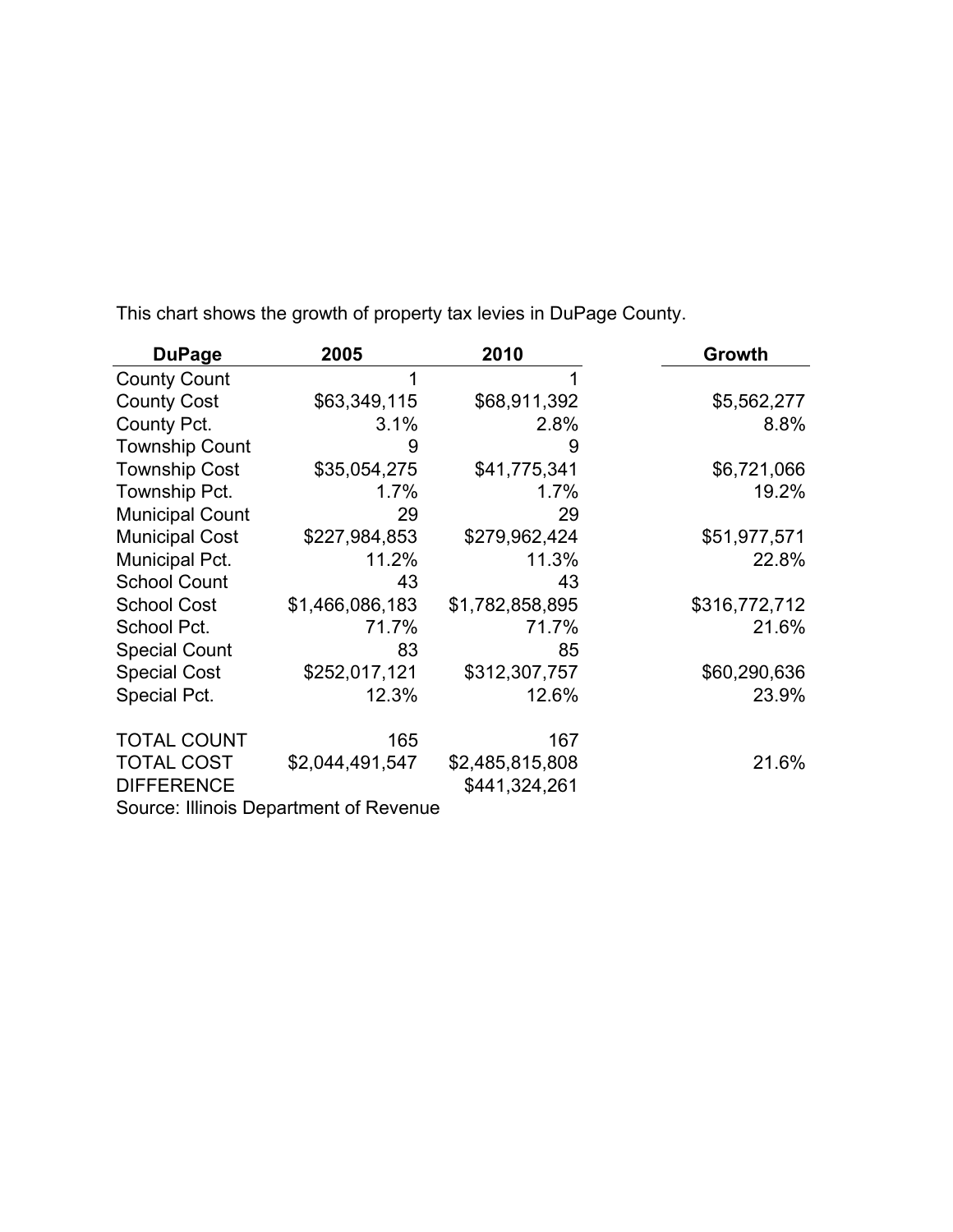| Kane                                   | 2005          | 2010            | Growth        |
|----------------------------------------|---------------|-----------------|---------------|
| <b>County Count</b>                    | 1             | 1               |               |
| <b>County Cost</b>                     | \$41,957,144  | \$55,011,382    | \$13,054,238  |
| County Pct.                            | 4.8%          | 4.8%            | 31.1%         |
| <b>Township Count</b>                  | 16            | 16              |               |
| <b>Township Cost</b>                   | \$24,499,176  | \$30,217,376    | \$5,718,200   |
| Township Pct.                          | 2.8%          | 2.6%            | 23.3%         |
| <b>Municipal Count</b>                 | 23            | 25              |               |
| <b>Municipal Cost</b>                  | \$119,403,375 | \$153,368,652   | \$33,965,277  |
| Municipal Pct.                         | 13.7%         | 13.4%           | 28.4%         |
| <b>School Count</b>                    | 11            | 11              |               |
| <b>School Cost</b>                     | \$581,270,275 | \$761,506,118   | \$180,235,843 |
| School Pct.                            | 66.5%         | 66.5%           | 31.0%         |
| <b>Special Count</b>                   | 53            | 54              |               |
| <b>Special Cost</b>                    | \$106,336,062 | \$144,895,923   | \$38,559,861  |
| Special Pct.                           | 12.2%         | 12.7%           | 36.3%         |
| <b>TOTAL COUNT</b>                     | 104           | 107             |               |
| <b>TOTAL COST</b>                      | \$873,466,032 | \$1,144,999,451 | 31.1%         |
| <b>DIFFERENCE</b>                      |               | \$271,533,419   |               |
| Source: Illinois Department of Revenue |               |                 |               |

This chart shows the growth of property tax levies in Kane County.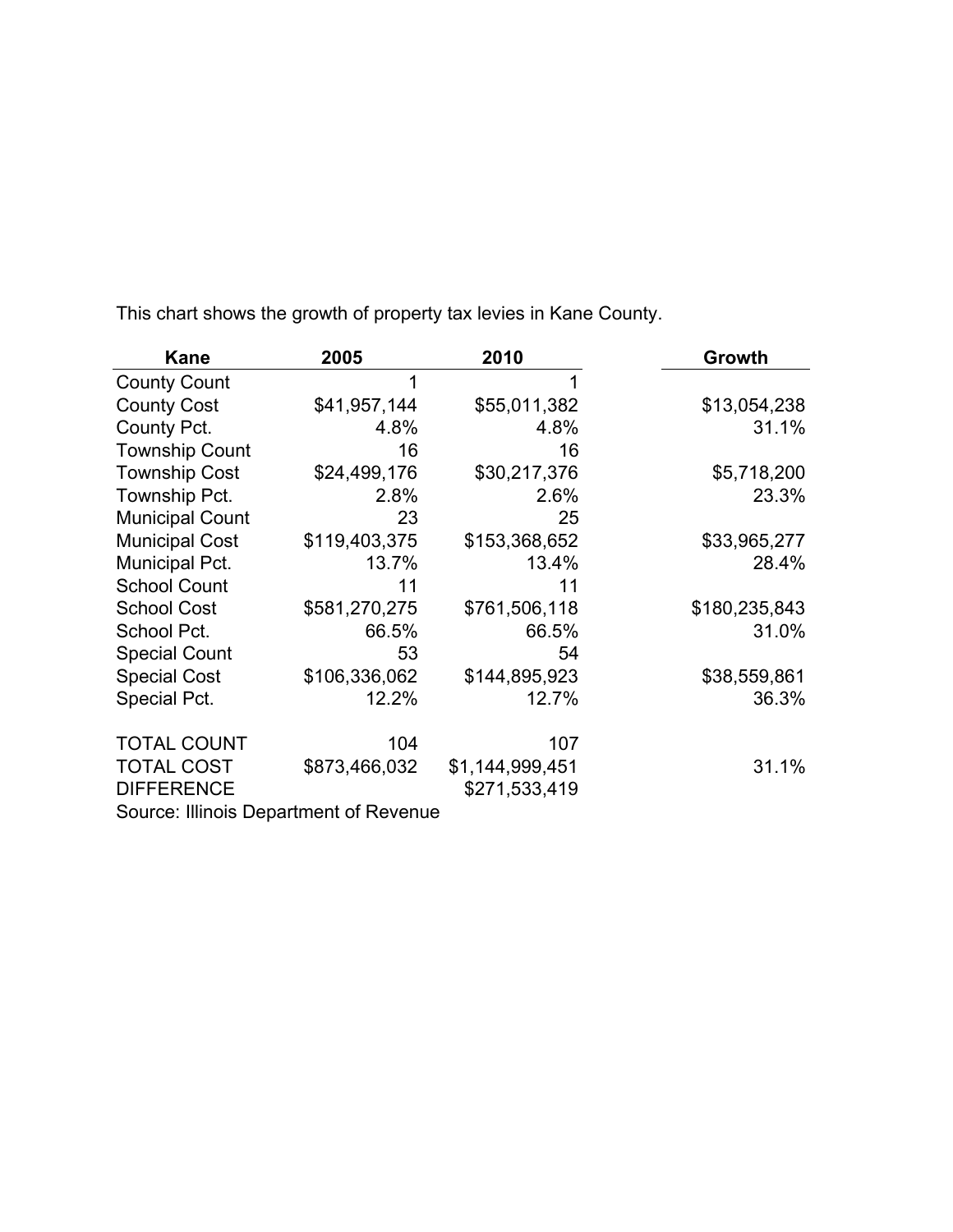| Lake                   | 2005                                   | 2010            | Growth        |
|------------------------|----------------------------------------|-----------------|---------------|
| <b>County Count</b>    | 1                                      |                 |               |
| <b>County Cost</b>     | \$115,306,601                          | \$145,938,557   | \$30,631,956  |
| County Pct.            | 6.8%                                   | 6.9%            | 26.6%         |
| <b>Township Count</b>  | 18                                     | 18              |               |
| <b>Township Cost</b>   | \$43,404,375                           | \$53,385,879    | \$9,981,504   |
| Township Pct.          | 2.5%                                   | 2.5%            | 23.0%         |
| <b>Municipal Count</b> | 46                                     | 46              |               |
| <b>Municipal Cost</b>  | \$159,825,256                          | \$201,705,473   | \$41,880,217  |
| Municipal Pct.         | 9.4%                                   | 9.5%            | 26.2%         |
| <b>School Count</b>    | 46                                     | 46              |               |
| <b>School Cost</b>     | \$1,165,998,244                        | \$1,446,268,978 | \$280,270,734 |
| School Pct.            | 68.5%                                  | 68.4%           | 24.0%         |
| <b>Special Count</b>   | 61                                     | 61              |               |
| <b>Special Cost</b>    | \$218,437,353                          | \$268,558,037   | \$50,120,684  |
| Special Pct.           | 12.8%                                  | 12.7%           | 22.9%         |
| <b>TOTAL COUNT</b>     | 172                                    | 172             |               |
| <b>TOTAL COST</b>      | \$1,702,971,829                        | \$2,115,856,923 | 24.2%         |
| <b>DIFFERENCE</b>      |                                        | \$412,885,094   |               |
|                        | Source: Illinois Department of Revenue |                 |               |

This chart shows the growth of property tax levies in Lake County.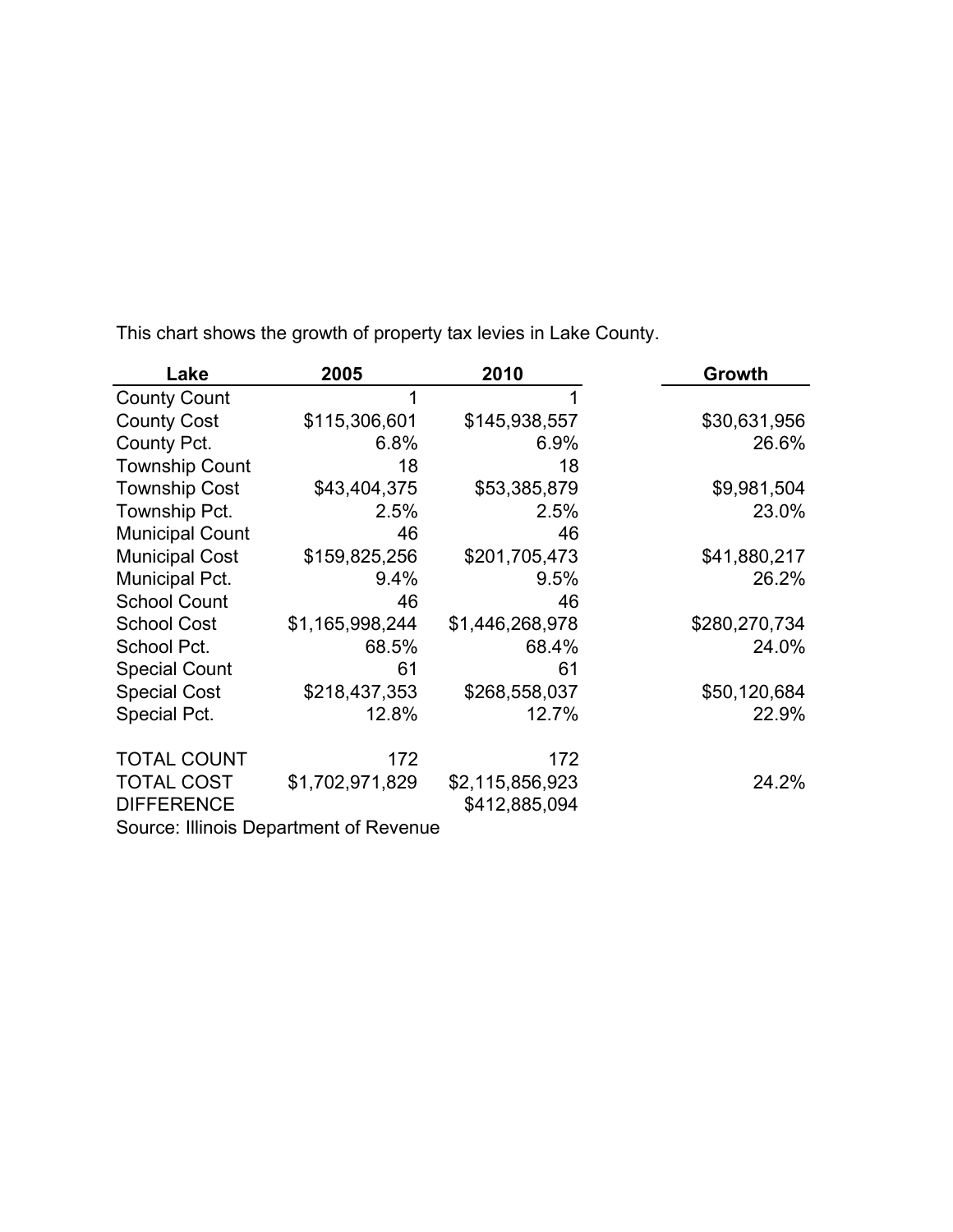| <b>McHenry</b>         | 2005                                   | 2010          | Growth        |  |
|------------------------|----------------------------------------|---------------|---------------|--|
| <b>County Count</b>    | 1                                      |               |               |  |
| <b>County Cost</b>     | \$62,333,680                           | \$76,846,500  | \$14,512,820  |  |
| County Pct.            | 10.2%                                  | 9.9%          | 23.3%         |  |
| <b>Township Count</b>  | 17                                     | 17            |               |  |
| <b>Township Cost</b>   | \$20,748,062                           | \$25,577,572  | \$4,829,510   |  |
| Township Pct.          | 3.4%                                   | 3.3%          | 23.3%         |  |
| <b>Municipal Count</b> | 27                                     | 27            |               |  |
| <b>Municipal Cost</b>  | \$51,930,949                           | \$66,885,115  | \$14,954,166  |  |
| Municipal Pct.         | 8.5%                                   | 8.6%          | 28.8%         |  |
| <b>School Count</b>    | 19                                     | 19            |               |  |
| <b>School Cost</b>     | \$406,610,584                          | \$511,040,206 | \$104,429,622 |  |
| School Pct.            | 66.4%                                  | 66.1%         | 25.7%         |  |
| <b>Special Count</b>   | 34                                     | 34            |               |  |
| <b>Special Cost</b>    | \$70,910,301                           | \$92,976,584  | \$22,066,283  |  |
| Special Pct.           | 11.6%                                  | 12.0%         | 31.1%         |  |
| <b>TOTAL COUNT</b>     | 98                                     | 98            |               |  |
| <b>TOTAL COST</b>      | \$612,533,576                          | \$773,325,978 | 26.3%         |  |
| <b>DIFFERENCE</b>      |                                        | \$160,792,402 |               |  |
|                        | Source: Illinois Department of Revenue |               |               |  |

This chart shows the growth of property tax levies in McHenry County.